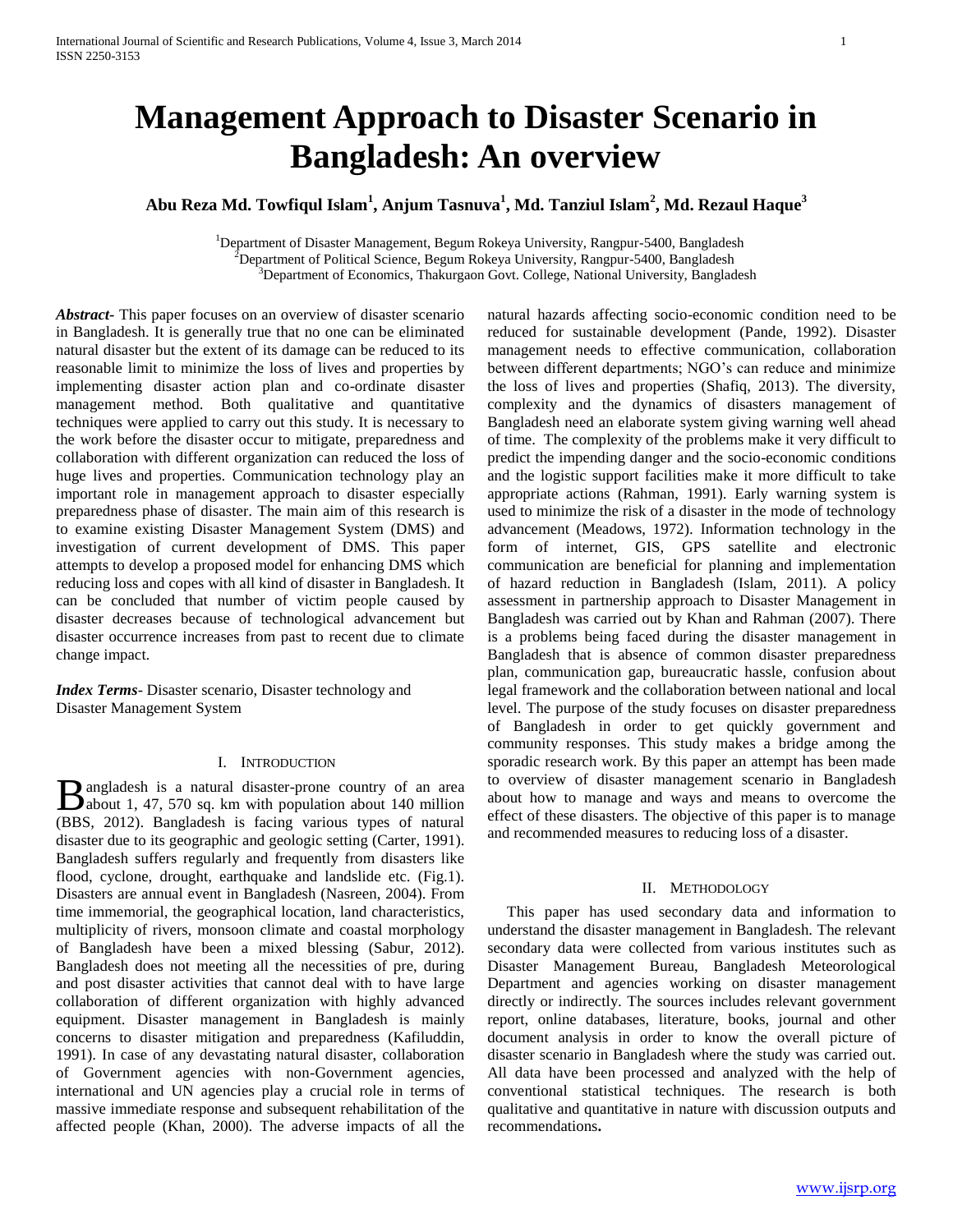

# III. DISASTER MANAGEMENT CYCLE AND PHASES

 Disasters are gigantic in nature and paralyze human life activities which need to strengthen and coordination of different organization that are responsible and cope with them (Shafiq, 2013). Disaster management is a cyclic phase, normally in a cyclic phases ending of one phase is starting of second phase but in case of disaster management, more than one phase can execute simultaneously (Warfield, 2005). The essence of disaster management cycle is the collaboration and coordination of different organization and organized effort to respond against disaster, prepare for adverse event and recover from comical

destruction of the disaster (Fig.2). Quick response and management of natural disaster is not easy job (Walker, 1994). For that reason requires massive chain of activities with effective management system in order to humanitarian ground of exigency in all the phases of disaster management (Das, 1997). Understanding of disaster and its management is divided into four distinct phase (Fig.3). Each of these phase involve a specific set of task to be accomplished. Although, no identical rule will be apply to explain various phase of disaster management. Disaster management task can be carried out in accordance with nature, purpose and also exact objective set by different coping organization in a specific phase of disaster management.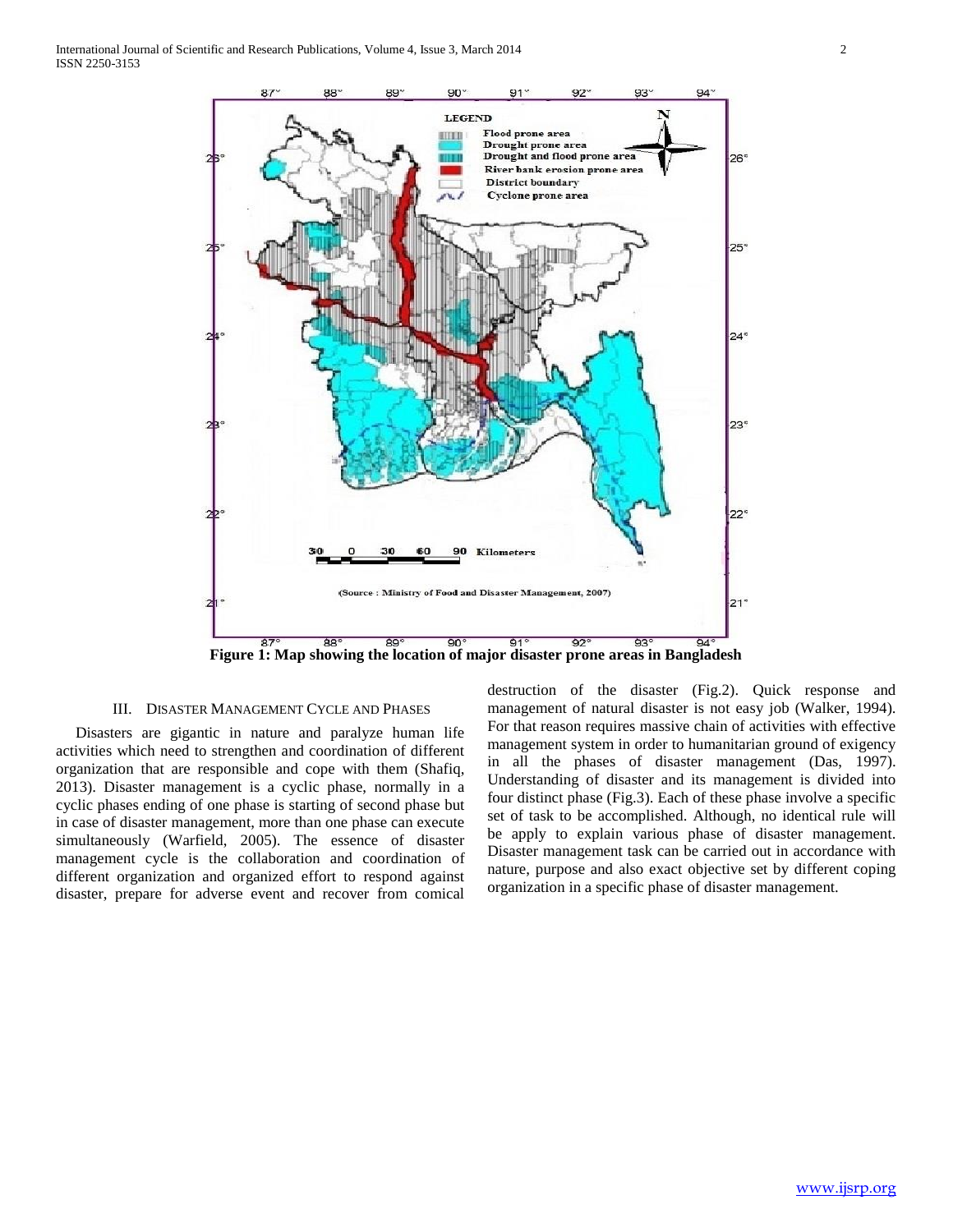

**Figure 2: Disaster Management Cycle (Modified after Warfield, 2005)**

| Natural phase                                                                                                                                           | Alert &<br>Disaster phase<br><b>Warning Phase</b><br>#Direct impact of<br># Alert or public<br>slow onset and<br>warning of<br>rapid onset<br>disaster.<br>disaster.<br># Passage of the<br>#Emergener<br>threat and lifting of<br>period and<br>the warning.<br># Precautionary<br>measures required. | <b>Recovery phase</b>                   |                                                                                                                                                         |
|---------------------------------------------------------------------------------------------------------------------------------------------------------|--------------------------------------------------------------------------------------------------------------------------------------------------------------------------------------------------------------------------------------------------------------------------------------------------------|-----------------------------------------|---------------------------------------------------------------------------------------------------------------------------------------------------------|
| $# No$ immediate<br>threat to disaster.<br># Long term<br>action required.<br>#Unknown time<br>need in future<br>impact of disaster.<br># Known hazard. |                                                                                                                                                                                                                                                                                                        | measures required<br>are emegency basis | $#$ Resume normal<br>lives and means of<br>livilihood.<br>#Restore<br>infrastructure.<br>service and<br>economy.<br>#Long term need<br>and development. |
|                                                                                                                                                         | (Source: Government of Bangladesh, 2010)                                                                                                                                                                                                                                                               |                                         |                                                                                                                                                         |

**Figure 3: Disaster management phases of Bangladesh**

# IV. DISASTER IN BANGLADESH SCENARIO

 Bangladesh is a developing country which cannot afford to manage properly natural disaster. Developing country like Bangladesh is disproportionately affected disaster because of its limited resource, weak infrastructure, and lack of disaster preparedness plan (Watson et al., 2007). Due to its geologic setting and unique geography, Bangladesh is fatally under attack of various kinds of natural hazard. Cyclone on 29 April, 1991 is the most devastating one in its history. In the last couple of years Bangladeshi people were suffering from both natural and human induced disaster. Natural disaster in Bangladesh including cyclone, flood, earthquake, drought, landslide while man-made disaster like as fires, political unrest, terrorism, epidemics, transport and industrial accident (Nizamuddin, 2001). Natural and man-made disasters have been affected people and their livelihood throughout the history of human kind of Bangladesh, causing enormous losses of human lives and material destruction (Haen, 2006). Both losses of life and property are unbearable and direct impact of this type of disastrous event on social and economic life of Bangladeshi people is overstraining (Sabur, 2012). Like other developing countries, Bangladesh is facing the damage and destruction due to natural hazard. Bangladesh established her coping deficiencies so many times against violent natural disaster events. In a disaster situation early response is very much important to minimize the casualties and the damages to human lives caused (Chandio et al., 2006). Here the table 1 shows the associated damages and estimated economic loss caused by two recent disasters in Bangladesh. According to world disaster report 2013, the table 2 that demonstrates total number of killed and affected people by disaster in Bangladesh from 1980 to 2012. Ongoing disaster management system and

policies shows great deficiencies in all phases of disaster management cycles. This lacking shows poor institutional arrangement in order to solve disaster related problems as well as weak collaboration and communication gap between different level of Govt. and NGO sector and also deficiency of concrete policies of reconstruction and rehabilitation. In this reality, the Government of Bangladesh has undertaken a lot of plans and programs for disaster reduction through disaster management. Problem is hinder for implementing disaster management plans; the Government of Bangladesh initiated a project "Comprehensive Disaster Management Programme (CDMP)" with overall goal to reduce the human, economic and environmental costs of disaster in Bangladesh. One of the objectives of this research was to increase the capacities of the households and local communities in the highly disaster prone areas through the coping with cyclones, floods and other potentially disaster situations

| Table 1: Damage caused by two most recent disaster in |  |  |  |
|-------------------------------------------------------|--|--|--|
| <b>Bangladesh</b>                                     |  |  |  |

| Date   | Disaster | Area                | No.   | Estimated         |
|--------|----------|---------------------|-------|-------------------|
|        |          | affected            | οf    | economic          |
|        |          |                     | death | loss              |
| 13 May | Cyclone  | Coastal areas of    | 17    | <b>US \$ 5.14</b> |
| 2013   | Mahasen  | Patuakhai,          |       |                   |
|        |          | Coxsbazar           |       |                   |
|        |          | district            |       |                   |
| 22     | Tornado  | <b>Brahmanbaria</b> | 36    | <b>US \$1.41</b>  |
| March  |          | district            |       |                   |
| 2013   |          |                     |       |                   |

Source: <http://www.en.wikipedia.org/wiki/cyclone> & http:// [www.en.wikipedia.org.wiki/tornado](http://www.en.wikipedia.org.wiki/tornado)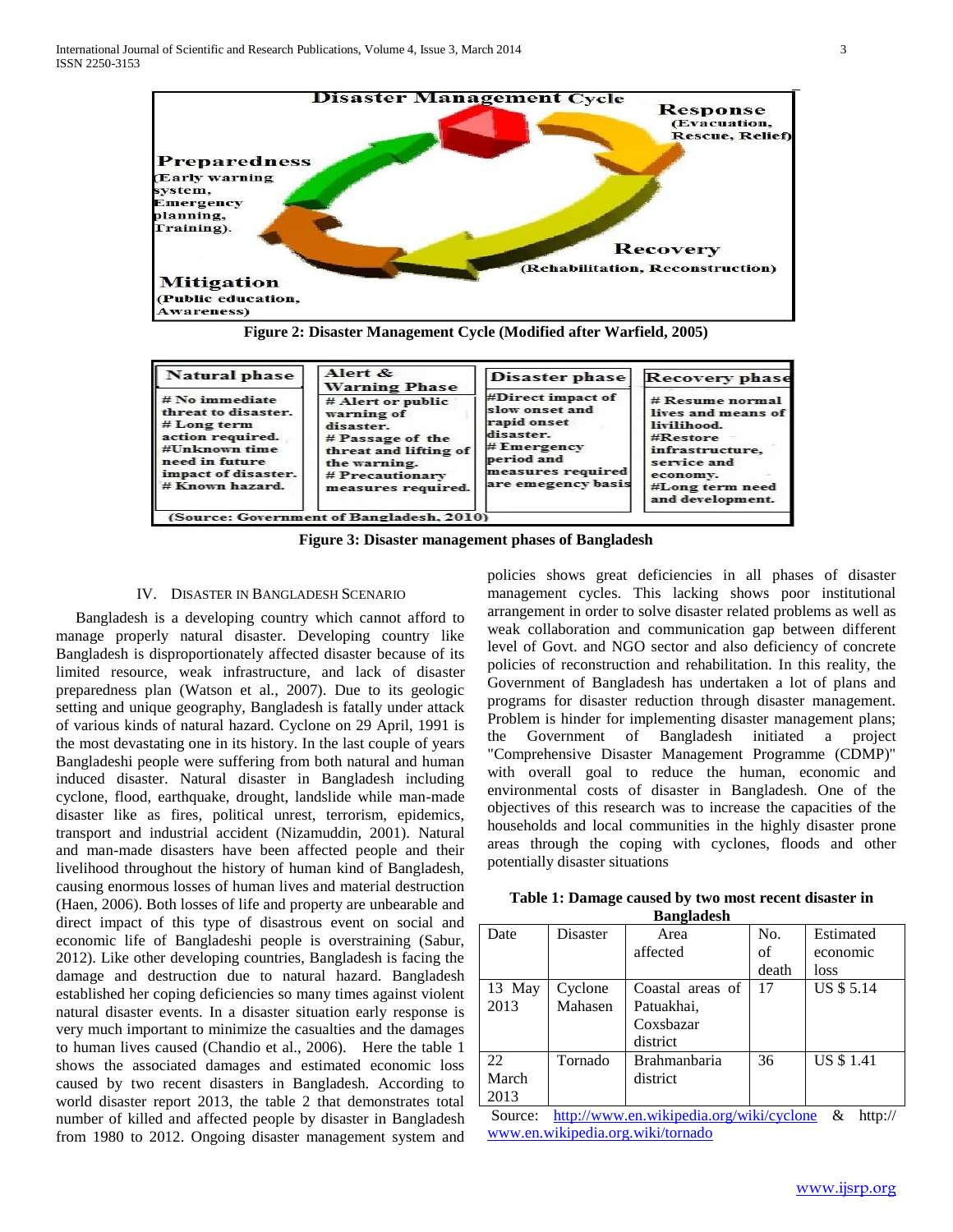| Reported        | Reported total Reported |                      | Reported        |
|-----------------|-------------------------|----------------------|-----------------|
| total number    | number                  | total number         | total number    |
| of<br>people    | of<br>people            | people<br>$\vert$ of | of<br>people    |
| killed          | affected                | killed               | affected        |
| $(1980 - 2010)$ | $(1980 - 2010)$         | $(2011 - 2012)$      | $(2011 - 2012)$ |
| 191836          | 323,480,847             | 1311                 | 1647973         |

**Table 2: Recent disaster of Bangladesh reported total number of killed and affected people**

Source: [http://www.preventionweb.net.htm](http://www.preventionweb.net.htm/)

### V. RESULT AND DISCUSSIONS

 Bangladesh is highly vulnerable to floods, cyclone, landslide and tornado etc. Ten biggest disasters were occurred in the history of Bangladesh since 1988 to 2013. Major disasters have adversely impacted upon millions of lives and uncountable damage of property in Bangladesh. Mainly flood and cyclone have occurred frequently in our country and caused a heavy disastrous effect. Flooding in Bangladesh is very common disaster because of low lying deltaic region. Strong cyclone is responsible for producing unexpected flood (Mirza, 2011). The most devastating flood was occurred in 1988 and 2007 that killed 1517 people and 1110 people respectively (Table 3). The 1988 flood inundated 84 % of the land area of 52 districts and it affected about 45 million people. Again the flood of 1998 was disturbing for its unprecedented duration of 65 days and 1050 people lost their lives and its economic impact was equivalent to 3 billion US dollars (Haris, 1999). Past years report flood indicates that number of occurrence of small to large flood were 69 and frequency of flood decreases in recent years (Fig.4). The last reported flood in 2007 affected 13771380 people. Both 1998 and 2004 floods were inundated 61 % and 68 % area of the country respectively (Khatun, 2013). From the result, it can be interpreted that damage and loss of property and lives caused by disaster decreases in recent year due to proper application of DMS. Cyclone was mainly appearing with 47,211 square km area facing the Bay of Bengal in the coastal zone of Bangladesh (Islam, 2004). From 1980 to 2013, 169 cyclones and tornado were occurred in Bangladesh (Fig.4). Cyclone in Bangladesh is happened to be quite frequent almost every year. The two recent cyclones were killed 4234 and 330 in 2007 and 2009. Cyclone in 1991 was occurred and 138866 people were killed and 15438849 people were affected in addition to the total victim were 15577715 people (Table 3 & Fig.5). In year of 1991, the worst cyclone of the Bangladesh created landslide on coastal area. Human death toll rose to 0.14 million and property losses exceeded two billions of US dollars (Haris, 1999). A strong cyclone Mahasen struck in 2013 of the coastal part of Bangladesh but people aware about it and evacuated vulnerable zone because of developed early warning and response system. The result indicates that death toll was little (17 people) in 2013 cyclone than previous cyclone yet affected 12, 8550 people of Bangladesh (Fig.5). From the table it can be interpreted that the number of occurrence of major cyclone has drastically increased in the recent year due to global climate change impact but decreasing the loss of live and property due to technological development in Bangladesh. Landslide is a common disaster in southeastern part of Bangladesh. One notable landslide was occurred on 27 June 2012 which caused 362587 victim and death toll 122 people (Table 3 & Fig.5). From 1980 to 2013, major 4 landslide occurrence associated which highlighted in figure 4. Tornado causes a local damage and it requires an early warning response. A ruthless tornado struck in 1996 caused 545 deaths and injured about 34000 people (Table 3 & Fig.5). Tornados are a very common phenomenon in Bangladesh during late chaitra and baishak months and are known in Bengali as Kalbaishaki (Chowdhury, 1978). Drought is recurrent event in Bangladesh and present change of land use pattern made the country more vulnerable to drought (Shahid and Behrawan, 2008). Mainly 3 drought occurrence associated within 1980-2013. Bangladesh was experienced a horrible drought in 1994 affected 53 % of the people (Akter, 2009). Rangpur is one of the most vulnerable divisions to drought in Bangladesh. In Rangpur 25 % of total population caused immense crop damage due to drought (Khatun, 2013). The number of occurrence of earthquake and epidemic were 10 and 29 events from 1980 to 2013 (UNISDR, 2013).

| No             | Date                 | Disaster  | Total<br>killed | Total affected |
|----------------|----------------------|-----------|-----------------|----------------|
| 1              | 20<br>August<br>1988 | Flood     | 1517            | 73000000       |
| 2              | 29<br>April<br>1991  | Cyclone   | 138,866         | 15,438,849     |
| 3              | 13<br>May<br>1996    | Tornado   | 545             | 34,000         |
| $\overline{4}$ | 8 July 1998          | Flood     | 1050            | 15,000,050     |
| 5              | 12<br>August<br>2004 | Flood     | 747             | 36,000,000     |
| 6              | 1 September<br>2007  | Flood     | 1110            | 13,771380      |
| 7              | 15 Nov, 2007         | Cyclone   | 4234            | 89,23259       |
| 8              | May<br>25<br>2009    | Cyclone   | 330             | 50,000         |
| 9              | 27<br>June<br>2012   | Landslide | 122             | 3,62465        |
| 10             | 13<br>May<br>2013    | Cyclone   | 17              | 1,28550        |

Source: "EM-DAT": The OFDA/CRED International Disaster Database, Universite catholique de Louvain, Brussels, Belgium. <http://www.cre.be/emdat/intro.htm>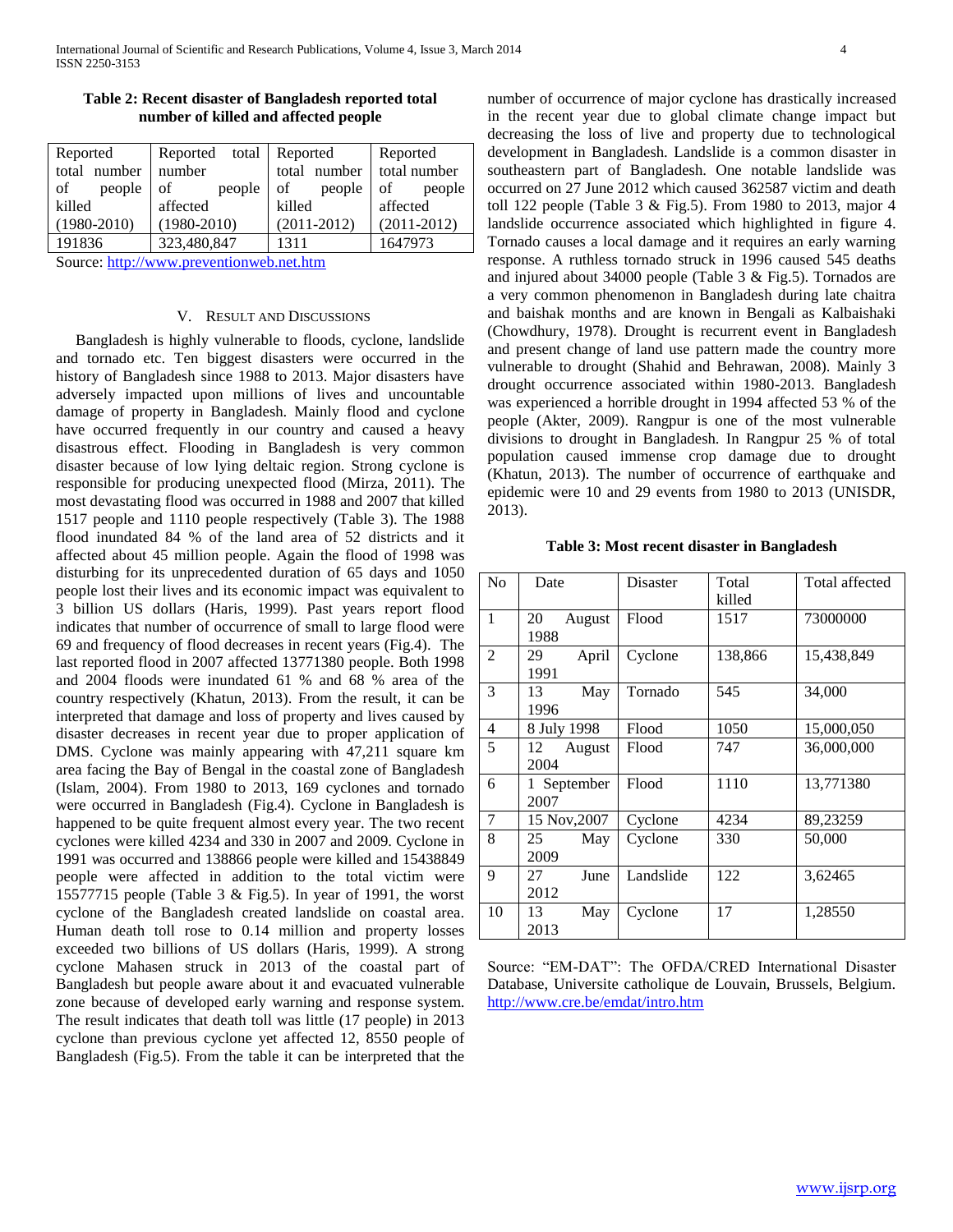

**Figure 4: Disaster occurrence in Bangladesh from 1980 to 2013.**



**Figure 5: Reported victim of Disaster in Bangladesh from 1988 to 2013.**

 There is a need for effective handling of disaster situation with proper disaster management system (DMS). It is not possible to manage disaster without strengthening of national institutional structure, strict legal jurisdiction, collaboration and communication and also awareness build up at all levels of the community. The present research is proposed for disaster management system (DMS) modal which is a way to overcome the problem existing disaster management system in Bangladesh (Fig.6). Proposed DMS modal indicate that preparedness plan and related measure such as awareness build-up, community risk assessment, enhancement of institutional capacity and suitable technological advancement in disaster prone area whatever necessary. DMS model demonstrated that forecasting, warning dissemination system, also the standing order for evacuation, the organization of rescue, relief and also the short-term rehabilitation and long-term reconstruction activities are very necessary factor in a disaster occurrence period. The model also suggests that mitigation measures into suitable plan, policy and act of disaster management and also guideline for development partner with NGOs task at top to bottom levels to mobilize people for increasing their own capacity to cope with and recover from disaster in disaster prone area and also structural and non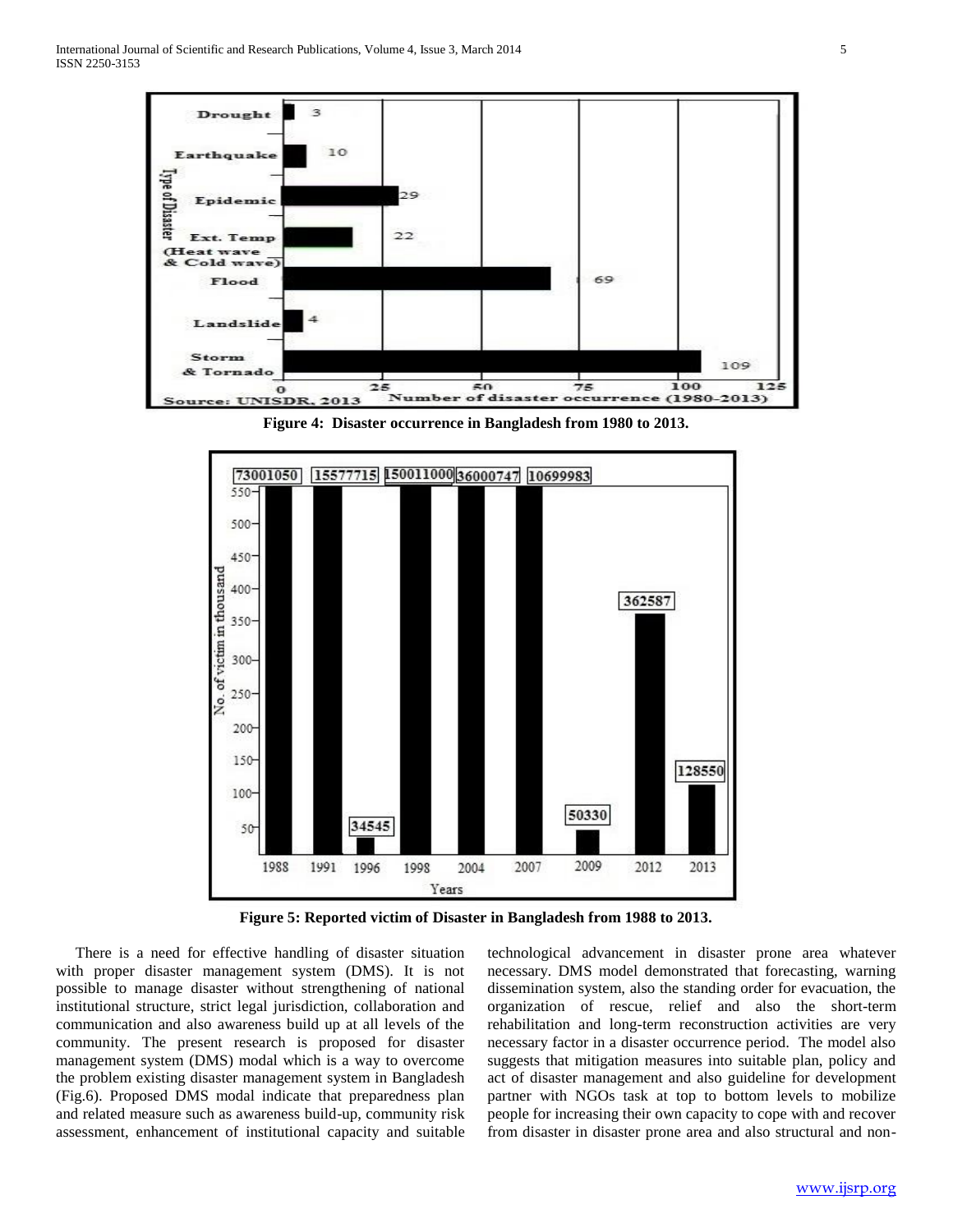structural measures to reduce the risk and the consequences of disaster occurring in Bangladesh. Review the literature of disaster management system in Bangladesh is to identify the relevant existing practice and theory of disaster management.

Proposed DMS modal is linked with the gap and issues of existing DMS and its instant need to enhance DMS in Bangladesh.



**Figure 6: Proposed model of Disaster Management System (DMS) in Bangladesh**

#### VI. CONCLUSION AND RECOMMENDATIONS

Disaster in Bangladesh is frequent event and impossible to control it but effective DMS can ensure to save thousands of lives and property. The Government of Bangladesh is motivated to establish a sophisticated and practiced disaster management system from national to local level to mitigate the effects of disasters. Having limited resource and the vulnerable condition of the country to natural disaster, the GoB has been made an effort to safer Bangladesh in the 21st century and seeks logistic and financial help of development partners and NGOs. This paper revealed that the number of natural disaster frequency was increasing in recent decade but at the same time the loss of lives and property by disaster was reduced at reasonable limit due to technological advancement in Bangladesh. Further research and study will require for improvement of early warning dissemination in Bangladesh. Collaboration, coordination and technology advancement are used to effective DMS beneficially in Bangladesh. There are required improvement in the area of communication, remote sensing, and computing capabilities in the field of knowledge shearing and information of Disaster management. Based on these realities and existing DMS in Bangladesh, the following recommendations are require:

 1. To build up awareness at all level of the community concerning practical ways to reduce disaster risk through training, education and collaboration with national curriculum board and text book of Bangladesh.

 2. To enhance the knowledge and skill of the key personnel and capacity building and prerequisite of relevant operational guidelines in the outline of disaster management handbook.

 3. To set up disaster management action plan in the most vulnerable districts, upazilas, unions and resource mobilization of local community in most disaster prone area to prepare and shelter themselves and improvement of their own capacities to cope with recover from disaster.

 4. To improve the early warning broadcasting practices and follows the guideline for facilities at protection and evacuation site for highly at risk people.

 5. To collaborate in making timely stipulation of meteorological and hydrological information from neighboring country for disaster forecasting and other disastrous events.

 6. To coordinate between Government and development partner with NGOs for professional management of disaster situation at the national level to local levels.

 7. To support the national institutional capacity for DMS through emergency and exigency situation by disaster management committee at district, upazila and union levels.

 8. To reduce bureaucratic hassle for proper implementation of disaster management system in Bangladesh at all levels.

#### ACKNOWLEDGMENT

 The authors would like to grateful the Disaster Management Bureau of Bangladesh and Bangladesh Meteorological Department (BMD) and agencies working on disaster management directly or indirectly in Bangladesh.

#### **REFERENCES**

- [1] Akter, T. (2009). Climate change and flow of environment displacement in Bangladesh. Unnayyan onneshan, Dhaka.
- [2] Bangladesh Bureau of Statistics (BBS) (2012), Retrieved 3 June, 2012, from http:// www.bbs.gov.bd/home.aspx.
- [3] Carter, W. N. (199). Disaster Management A Disaster Management Hand Book, Manila: ADB.